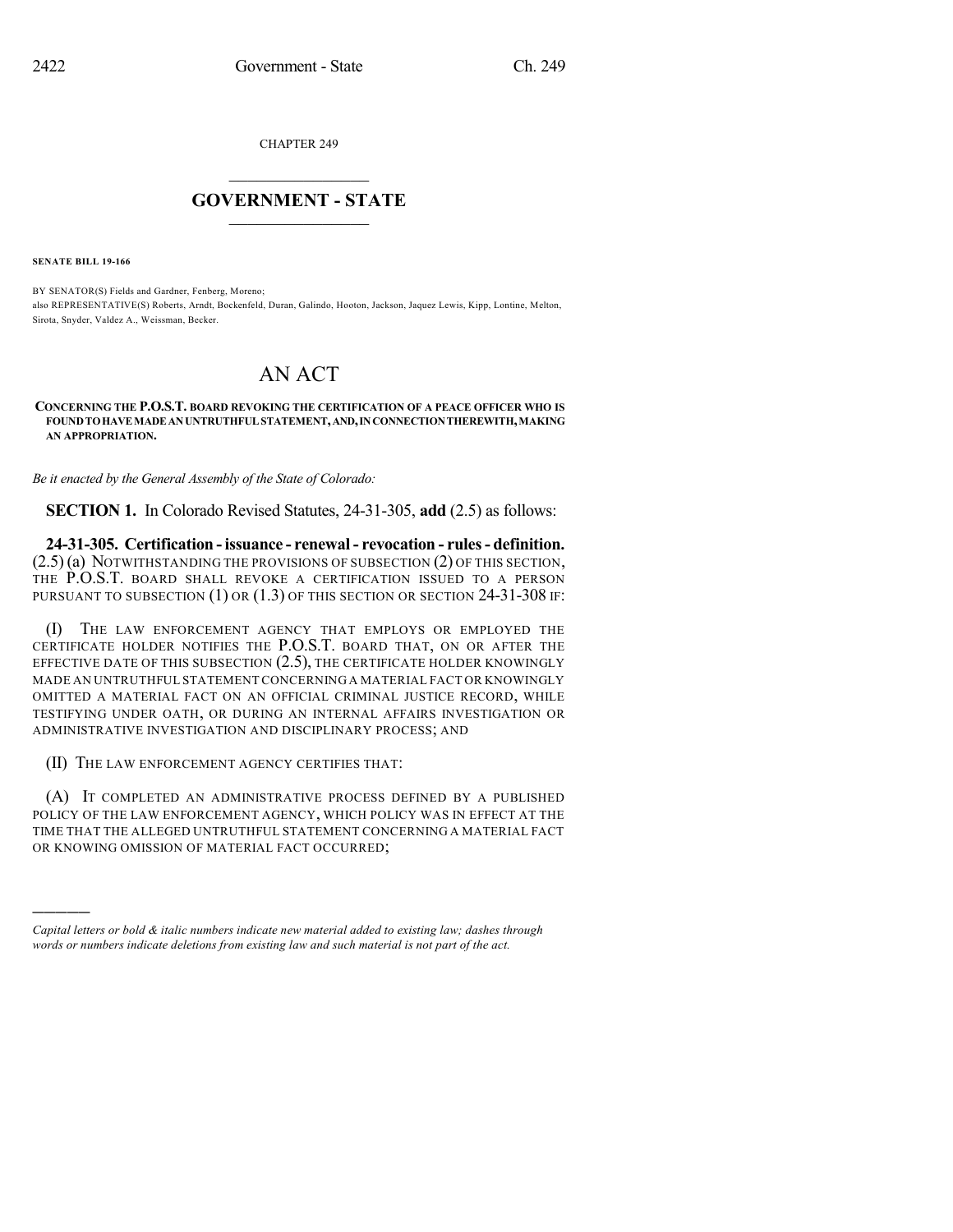## Ch. 249 Government - State 2423

(B) THROUGH THAT ADMINISTRATIVE INVESTIGATION AND DISCIPLINARY PROCESS, THE LAW ENFORCEMENT AGENCY DETERMINED BY A CLEAR AND CONVINCING STANDARD OF THE EVIDENCE THAT, ON OR AFTER THE EFFECTIVE DATE OF THIS SUBSECTION (2.5), THE CERTIFICATE HOLDER KNOWINGLY MADE AN UNTRUTHFUL STATEMENT CONCERNING A MATERIAL FACT OR KNOWINGLY OMITTED A MATERIAL FACT ON AN OFFICIAL CRIMINAL JUSTICE RECORD, WHILE TESTIFYING UNDER OATH, OR DURING AN INTERNAL AFFAIRS INVESTIGATION OR COMPARABLE ADMINISTRATIVE INVESTIGATION; AND

(C) THE CERTIFICATE HOLDER HAS ELECTED NOT TO EXERCISE, OR HAS EXHAUSTED, THE INTERNAL DISCIPLINARY APPEAL RIGHTS PROVIDED BY THE OFFICER'S EMPLOYER; AND

(III) THE CERTIFICATE HOLDER,AFTER RECEIVING THE NOTICE FROM THE P.O.S.T. BOARD DESCRIBED IN SUBSECTION  $(2.5)(e)$  of this section, either does not REQUEST A HEARING, OR REQUESTS A HEARING AND THE HEARING OFFICER HAS DETERMINED, AFTER CONDUCTING THE HEARING PURSUANT TO THE RULES OF THE P.O.S.T. BOARD AND IN COMPLIANCE WITH SECTIONS 24-4-104 AND 24-4-105, THAT THE CERTIFICATE HOLDER KNOWINGLY MADE AN UNTRUTHFUL STATEMENT CONCERNING A MATERIAL FACT OR KNOWINGLY OMITTED A MATERIAL FACT ON AN OFFICIAL CRIMINAL JUSTICE RECORD, WHILE TESTIFYING UNDER OATH, OR DURING AN INTERNAL AFFAIRS INVESTIGATION OR ADMINISTRATIVE INVESTIGATION AND DISCIPLINARY PROCESS.

(b) A LAW ENFORCEMENT AGENCY THAT MAKES A DETERMINATION DESCRIBED IN SUBSECTION  $(2.5)(a)(II)$  of this section shall report such fact to the P.O.S.T. BOARD ON A FORM THAT IS PRESCRIBED BY THE P.O.S.T. BOARD. THE FORM MUST REQUIRE THE OFFICIAL SUBMITTING THE FORM TO ATTEST, UNDER PENALTY OF PERJURY, THAT, TO THE BEST OF THE OFFICIAL'S KNOWLEDGE AND BELIEF, THE STATEMENTS ON THE FORM ARE TRUE, CORRECT, AND COMPLETE, AND THAT ANY FALSE STATEMENT, MISSTATEMENT, OR INACCURACY MAY RESULT IN REVOCATION OF THE OFFICIAL'S CERTIFICATION AS WELL AS CRIMINAL PROSECUTION.

(c) IF A CERTIFICATE HOLDER WHO IS THE SUBJECT OF AN INVESTIGATION DESCRIBED IN SUBSECTION  $(2.5)(a)(II)$  of this section resigns or refuses to COOPERATE IN THE INVESTIGATION,THE INVESTIGATINGLAW ENFORCEMENT AGENCY SHALL COMPLETE THE INVESTIGATION WITH OR WITHOUT THE SUBJECT'S PARTICIPATION. IF THE RESULTS OF THE INVESTIGATION DEMONSTRATE BY A CLEAR AND CONVINCING STANDARD OF THE EVIDENCE THAT, ON OR AFTER THE EFFECTIVE DATE OF THIS SUBSECTION (2.5), THE CERTIFICATE HOLDER KNOWINGLY MADE AN UNTRUTHFUL STATEMENT CONCERNING A MATERIAL FACT OR KNOWINGLY OMITTED A MATERIAL FACT ON AN OFFICIAL CRIMINAL JUSTICE RECORD, WHILE TESTIFYING UNDER OATH,OR DURINGAN INTERNAL AFFAIRS INVESTIGATION OR ADMINISTRATIVE INVESTIGATION AND DISCIPLINARY PROCESS, THE LAW ENFORCEMENT AGENCY SHALL NOTIFY THE P.O.S.T.BOARD AND REQUEST REVOCATION OF THE CERTIFICATE HOLDER'S CERTIFICATION ON A FORM PRESCRIBED BY THE P.O.S.T. BOARD.

(d) THE RECORDS OF ANY LAW ENFORCEMENT AGENCY THAT ARE SUBMITTED FOR REVIEW BY THE P.O.S.T. BOARD FOR THE PURPOSES OF THIS SUBSECTION (2.5) REMAIN THE PROPERTY OF THE REPORTING LAW ENFORCEMENT AGENCY AND ARE NOT SUBJECT TO PUBLIC RELEASE BY THE P.O.S.T. BOARD.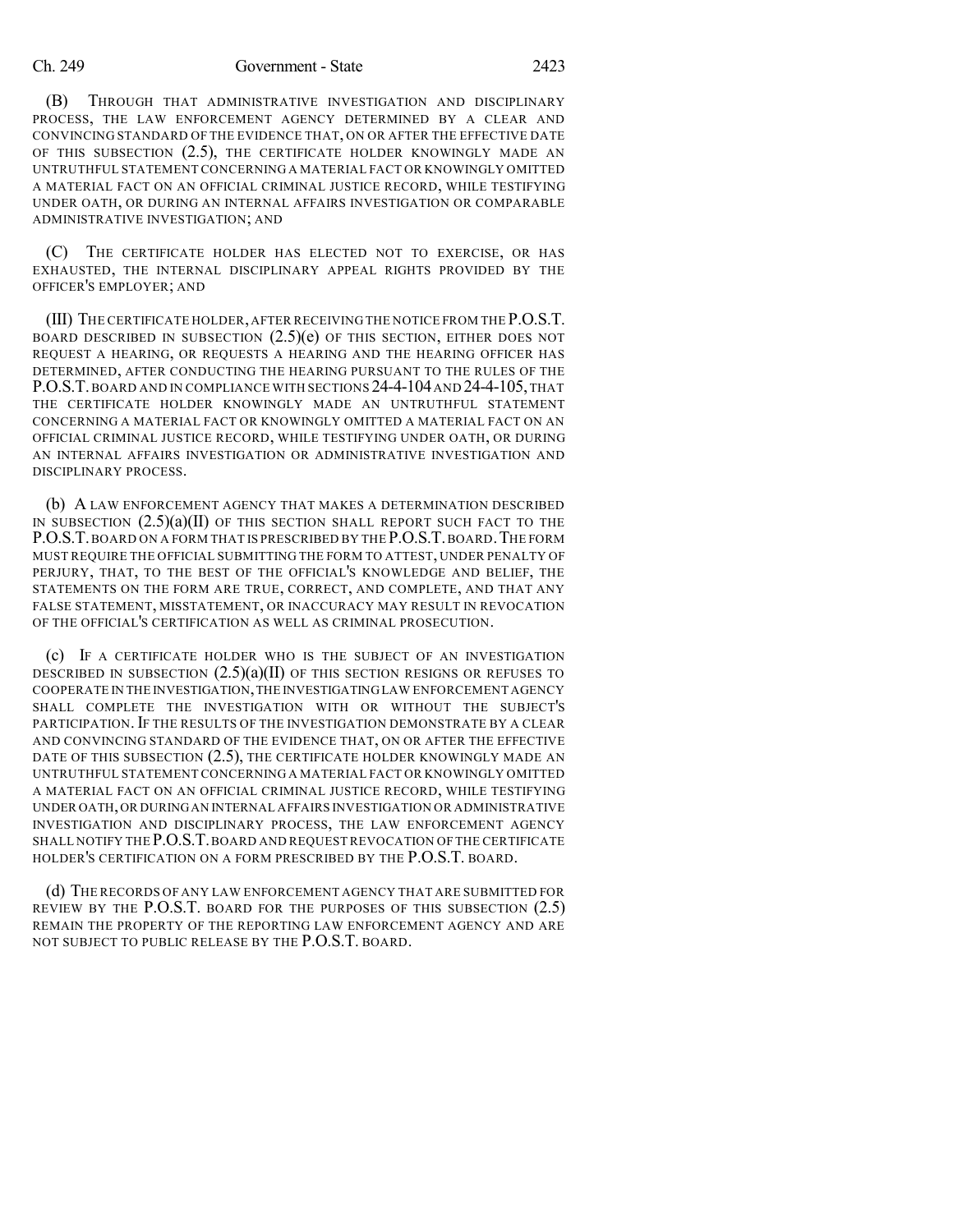(e) UPON RECEIPT OF THE FORM FROM A LAW ENFORCEMENT AGENCY PURSUANT TO SUBSECTION (2.5)(b) OF THIS SECTION, THE P.O.S.T. BOARD SHALL NOTIFY THE CERTIFICATE HOLDER OF THE CERTIFICATE HOLDER'S RIGHT TO REQUEST A SHOW CAUSE HEARING PURSUANT TO THE RULES OF THE P.O.S.T. BOARD AND IN COMPLIANCE WITH SECTIONS 24-4-104 AND 24-4-105.

(f) A PERSON WHO HAS HAD HIS OR HER P.O.S.T. CERTIFICATION REVOKED PURSUANT TO THIS SUBSECTION (2.5) MAY APPEAL THE DECISION TO THE FULL P.O.S.T. BOARD PURSUANT TO THE RULES OF THE P.O.S.T. BOARD AND SECTION 24-4-105, AND MAY SEEK JUDICIAL REVIEW PURSUANT TO THE PROVISIONS OF SECTION 24-4-106.

(g) IF A CERTIFICATE HOLDER'S CERTIFICATE IS REVOKED PURSUANT TO THIS SECTION AND A COURT OF RECORD SUBSEQUENTLY REVERSES OR VACATES THE FINDING THAT, ON OR AFTER THE EFFECTIVE DATE OF THIS SUBSECTION (2.5), THE CERTIFICATE HOLDER KNOWINGLY MADE AN UNTRUTHFUL STATEMENT CONCERNING A MATERIAL FACT OR KNOWINGLY OMITTED A MATERIAL FACT ON AN OFFICIAL CRIMINAL JUSTICE RECORD, WHILE TESTIFYING UNDER OATH, OR DURING AN INTERNAL AFFAIRS INVESTIGATION OR ADMINISTRATIVE INVESTIGATION AND DISCIPLINARY PROCESS, THE CERTIFICATE HOLDER MAY REQUEST REINSTATEMENT OF HIS OR HER CERTIFICATE BY PROVIDING DOCUMENTATION OF THE COURT'S RULING TO THE P.O.S.T. BOARD WITHIN FORTY-FIVE DAYS AFTER THE COURT'S RULING.

(h) IF A LAW ENFORCEMENT AGENCY IS NOTIFIED THAT A PEACE OFFICER WHO IS EMPLOYED OR WHO WAS EMPLOYED BY THE AGENCY IS ALLEGED TO HAVE KNOWINGLY MADE AN UNTRUTHFUL STATEMENT CONCERNING A MATERIAL FACT OR KNOWINGLY OMITTED A MATERIAL FACT ON AN OFFICIAL CRIMINAL JUSTICE RECORD, WHILE TESTIFYING UNDER OATH, OR DURING AN INTERNAL AFFAIRS INVESTIGATION OR ADMINISTRATIVE INVESTIGATION AND DISCIPLINARY PROCESS, ON OR AFTER THE EFFECTIVE DATE OF THIS SUBSECTION  $(2.5)$ , the agency employing the peace OFFICER, OR THE LAST LAW ENFORCEMENT AGENCY TO EMPLOY THE PEACE OFFICER, SHALL INVESTIGATE THE ALLEGATION UNLESS THE ACCUSED PEACE OFFICER HAS NOT BEEN EMPLOYED BY THE AGENCY FOR AT LEAST SIX MONTHS PRECEDING THE DATE UPON WHICH THE AGENCY IS NOTIFIED OF THE ALLEGATION, IN WHICH CASE THE AGENCY MAY INVESTIGATE THE ALLEGATION.

(i) NOTHING IN THIS SECTION PROHIBITS THE LAWFUL USE OF DECEPTION OR OMISSION OF FACTS BY A PEACE OFFICER WHILE HE OR SHE IS CONDUCTING AN INVESTIGATION OF CRIMINAL ACTIVITY.

(j) FOR THE PURPOSES OF THIS SUBSECTION (2.5), "ADMINISTRATIVE INVESTIGATION AND DISCIPLINARY PROCESS" MEANS AN EMPLOYER'S FORMAL PROCESS OF INTERNAL CONTROL THAT ASSURES THAT AN ALLEGATION OFVIOLATION OF EMPLOYER RULES, POLICY, PROCEDURE, OR OTHER MISCONDUCT OR IMPROPER ACTIONS BY AN EMPLOYEE ARE SUBJECT TO A COMPLETE AND OBJECTIVE INVESTIGATION RESULTING IN FINDINGS OF FACT AND DISCIPLINARY ACTION FOR ANY SUBSTANTIATED VIOLATION.

(k) THE P.O.S.T.BOARD MAY PROMULGATE RULES FOR THE IMPLEMENTATION OF THIS SUBSECTION (2.5).